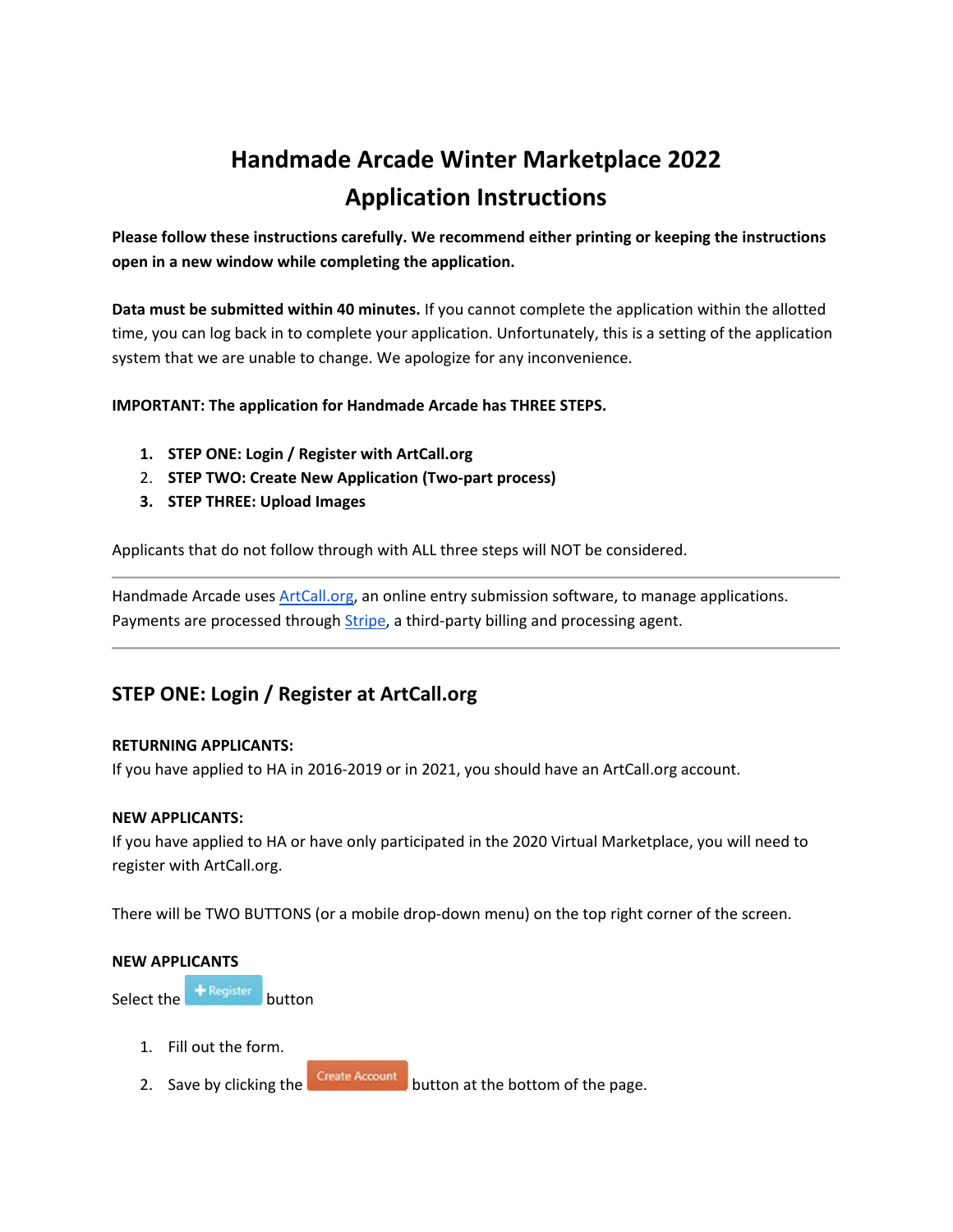3. *NOTE: If you already have an ArtCall.org account, you will be directed to* **button.** You *may have used ArtCall to apply to another event or forgot that you applied to a past HA.* 

# **RETURNING APPLICANTS:**

Select the button.

Enter your email and password. *If you do not remember your password, choose "Forgot Password" and reset.*

- 1. You will be prompted to "Update Profile" with a pop-up box. Click "Got It" and continue to Update User Profile form. **There are new data fields in this year's application that you are required to fill out.**
- 2. If you are not prompted, you will see  $\frac{\text{Edit Profile}}{\text{Multi Profile}}$  My Applications  $\frac{10}{10}$  in the top right corner. Select the **Edit Profile** button to update account information and complete new fields.
- 3. Update the new information that is being collected.
- 4. Click the Update User Profile button to save changes.

# **STEP TWO: Create New Application (Two-part process)**

**IMPORTANT! If you do not complete both parts of STEP TWO, your application will NOT be considered.**

- **1. PART ONE:**
	- **a.** From the "My Applications" page, click the Add New Application + button.
	- **b.** At this time, you will be prompted to pay the NON-REFUNDABLE application fee of \$20. *If this fee presents a barrier to participation, please email [info@handmadearcace.org](mailto:info@handmadearcace.org) for assistance.*
	- **c.** Click the submit Payment Charge button.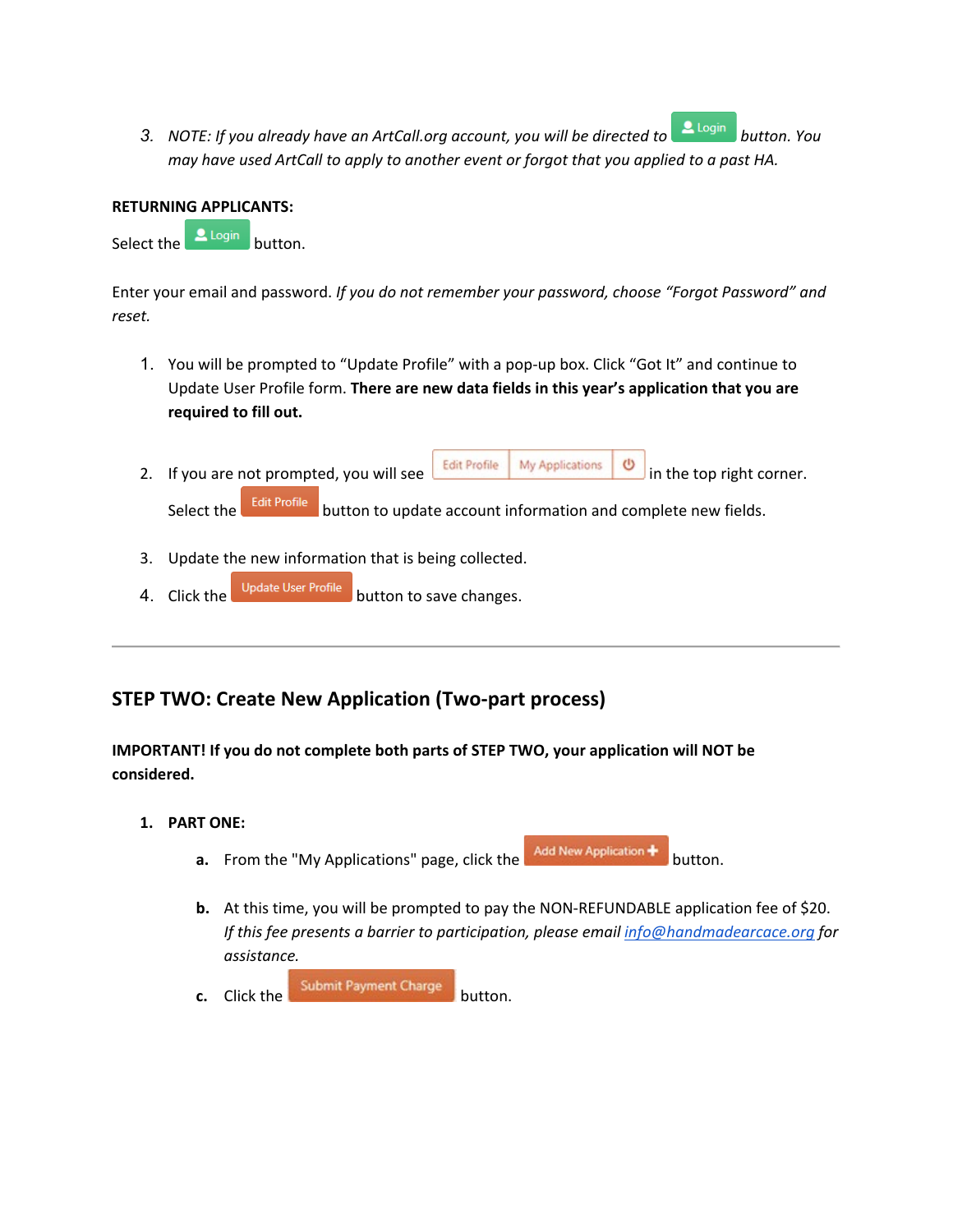#### **2. PART TWO: Step 1 of 2: New Application Details**

#### **a.** Choose a **Category**

If you need help choosing your category, click the **Q1** button, and Category Descriptions will open.

# **b.** Choose a **Sub-Category**.

If your work does not fit into one of the listed sub-categories, please select "General / Variety." *\*Note all categories have sub-categories. In this instance, you will only be allowed to choose "General / Variety."*

# **c. Application Title** is a required ArtCall.org field that we CANNOT remove. **Please reenter your company name here.**

**d. URL:** Enter your company's e-commerce site, Etsy shop, or business-related social media page. Please do not share personal social media accounts. You do not have to have a URL to participate, however, we highly encourage all makers to have an online presence.

#### **e. Describe your products and creative process**

A well-written description of your products and creative process is vital to your application. Please keep this under 300 words. If sharing a table, include descriptions for BOTH applicants.

#### **f. Product range**

Enter the price range of your products like this "\$5-\$15."

If you are applying with a second applicant, enter a range for both like this: "CompanyName1: \$5-\$100" and "ComplanyName2: \$50-\$200"

Applicants are assessed on a variety of elements that include product price ranges. HA's holiday marketplace is considered a gift market by our audience. Therefore, vendors with a range of prices tend to do best.

# **g. The MAJORITY of my products sell for**

For example, if you bring items that are popular at a holiday gift market that generally for a range of items from \$25-\$75, let us know.

#### **h. Sharing a space?**

If you are applying with another vendor, complete the fields for Second Applicants. Important: Please include information about the second applicant's products/process and prices in the same fields in which you entered your information.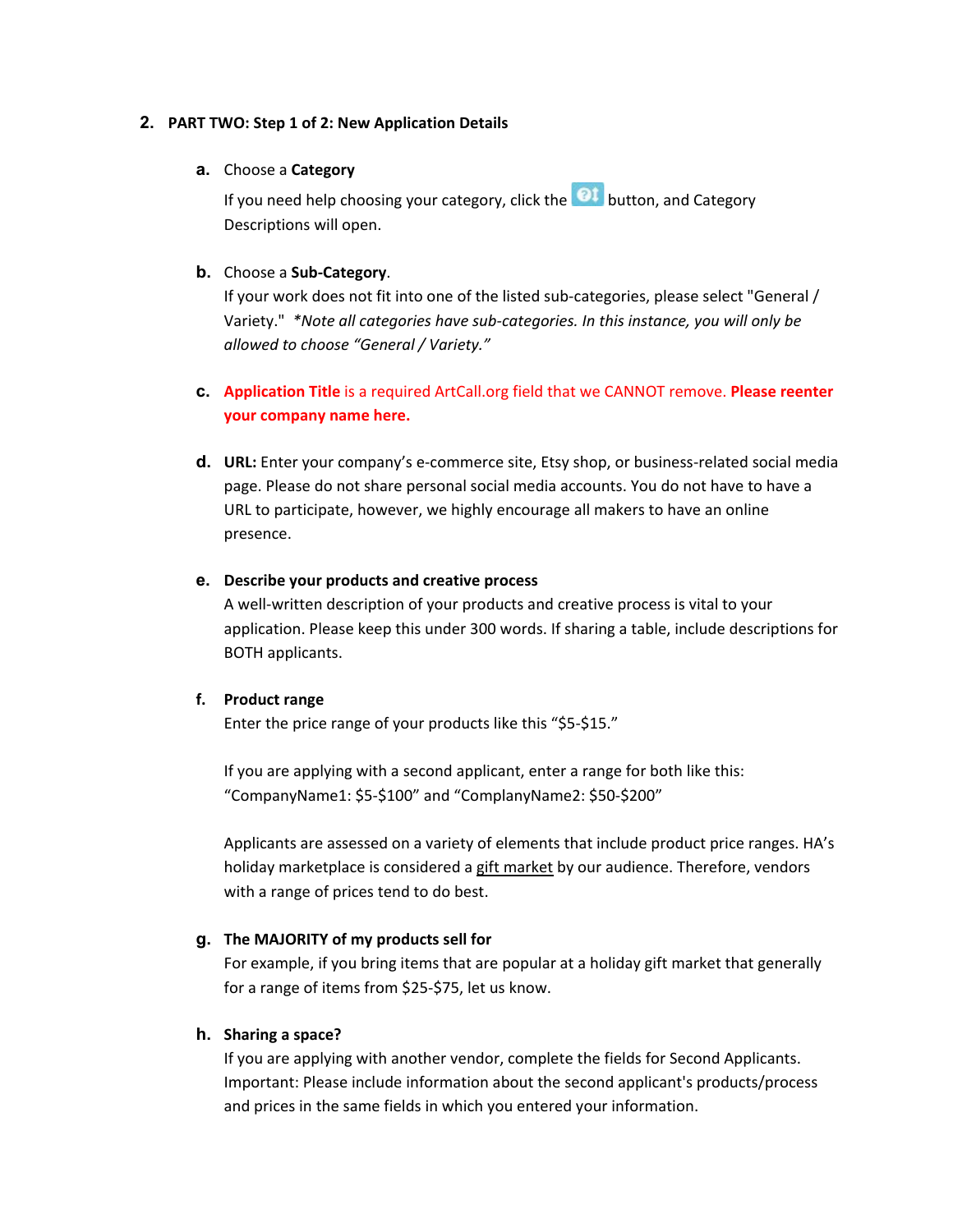# **i. Booth Details**

Click the **O**t button for Booth Descriptions. Choose the booth size for which you are applying.

# **Reminders:**

**Craft Corridor Booth:** This space is reserved for emerging makers who have NOT participated in Handmade Arcade's December event in the past. If you have participated in a December past event, you are **NOT** eligible to apply for the Craft Corridor booth. We encourage seasoned makers to apply for the Standard space. This space will give preference to emerging makers.

**Expanded Vendor Spaces are not guaranteed.** There will be approximately 20 expanded spaces and will be awarded to vendors in order of payment. If you want an expanded space, pay attention to your email acceptance letter, and pay for your space promptly. Once filled, the accepted vendors will be directed to a Standard Vendor Space. to accepted vendors on a first-come, first-served.

*Requests for electricity and endcaps will be available when accepted vendors pay for their booth fee.*

# j. **Terms and Conditions**

Please read this document before you agree to it. If you violate the Terms and Conditions in any way, you will forfeit your space.

**Click the** Submit Entry Details > button.

# **STEP THREE: Step 2 of 2: Add Entry Images**

# **IMPORTANT! Applications without at least THREE images will NOT be considered. You can add up to SIX images.**

Before uploading images, please clearly label your files with your company name and product name. For example, "NameofCompany\_kitchenwidget.jpg."

- **Please upload a booth image if you have one.**
- Up to 6 Attachment(s) can be uploaded / Minimum of three images are required for consideration.
- Image minimum length on the longest side: 960px
- Image maximum length on longest side: 4600px
- Allowed File types: jpg, png ONLY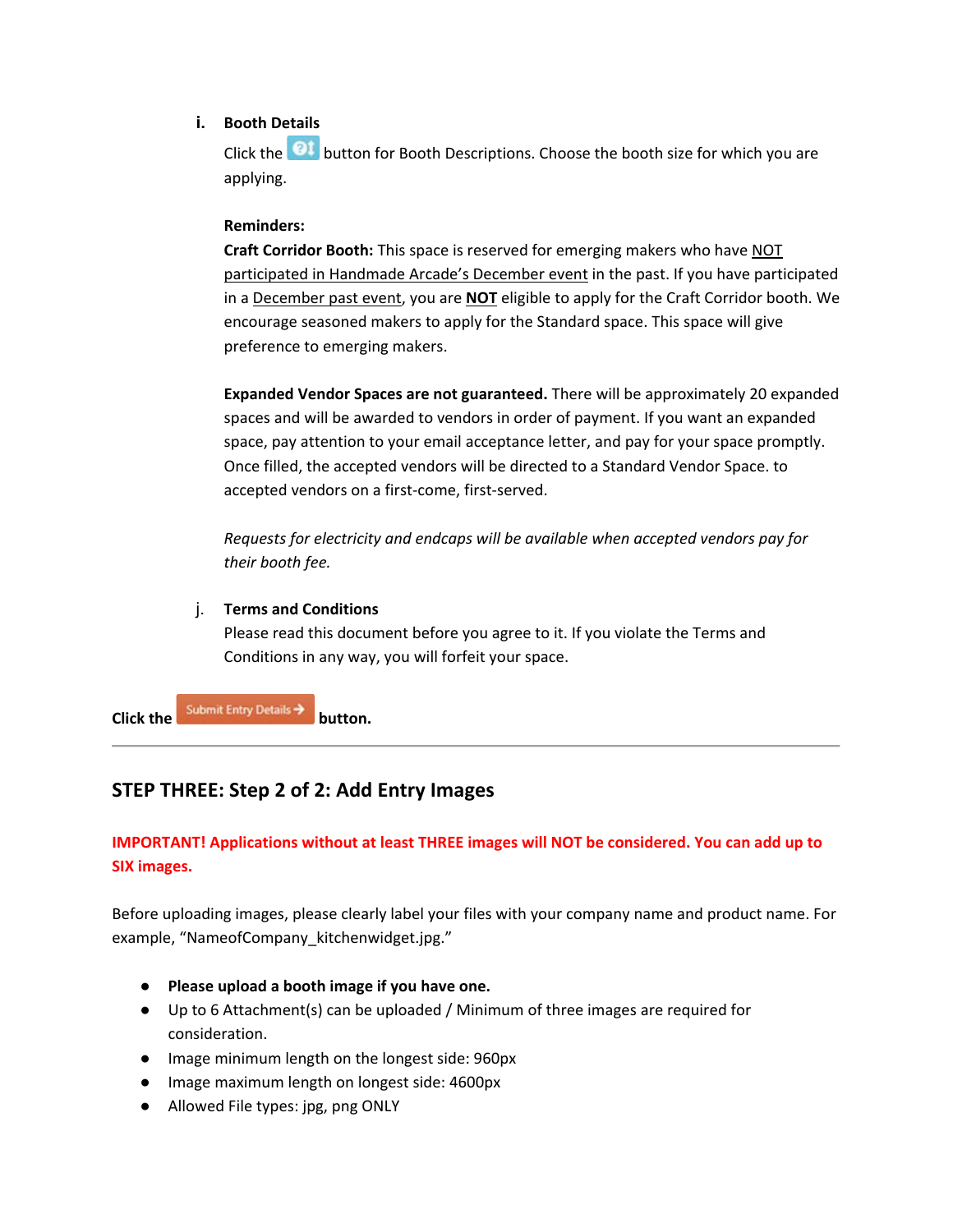# **From the "Add Entry Attachment(3)" page, upload 3-6 images (JPG or PNG only).**

Click the "Add Attachment" button or Mouse over "Drag and drop a file" and click

Upload Progress Bar will appear. If your image is uploaded successfully, a thumbnail of the image will appear with the text "Image File Successfully Uploaded!"

If the image is too big or too small, the upload will fail. In this case, you may have to log out and back in to resubmit images.

#### **Once you upload one image, this screen will change to look like this:**

|           |            | The upload has been saved.                                                                 |                                                                                                                                           |                                |                    | $\times$                                                                                                                                      |  |  |  |  |
|-----------|------------|--------------------------------------------------------------------------------------------|-------------------------------------------------------------------------------------------------------------------------------------------|--------------------------------|--------------------|-----------------------------------------------------------------------------------------------------------------------------------------------|--|--|--|--|
|           |            |                                                                                            |                                                                                                                                           |                                |                    | Add New Application +                                                                                                                         |  |  |  |  |
|           |            | Add New Application +                                                                      | . You can enter up to 1 Applications from Tue. Jun 15, 2021 12:00 AM to Sun. Aug 21, 2022 11:59 PM (EDT)                                  |                                |                    | <b>CO ARTCALLON</b><br><b>En</b> Create Portfolio<br><b>PORTFOLIO</b><br>Create a Artist Portfolio Website with artwork<br>management & more! |  |  |  |  |
|           |            |                                                                                            |                                                                                                                                           | <b>My Entered Applications</b> |                    |                                                                                                                                               |  |  |  |  |
|           |            |                                                                                            |                                                                                                                                           |                                |                    |                                                                                                                                               |  |  |  |  |
| <u>ID</u> | <b>Key</b> | Info                                                                                       | <b>Title</b>                                                                                                                              | <b>Booth</b>                   | <b>Attachments</b> | <b>Actions</b>                                                                                                                                |  |  |  |  |
|           | $\bullet$  | <b>E</b> View Details                                                                      | <b>Tricia's Happy Dance Business</b><br><b>A</b> Artwork<br>- General / Variety                                                           | $\mathbf{R}^{\mathbf{N}}$      | ■ Edit ▼           | $Z$ Edit<br>п<br>+ Attachment                                                                                                                 |  |  |  |  |
|           | « Previous | Page 1 of 1, showing 1 records out of 1 total, starting on record 1, ending on 1<br>Next » | Key: v = Submitted x = Email Notification Sent S = Refunded x = Checked In S = Checked Out A = Action Needed S = Booth Paid S = Item Sold |                                |                    |                                                                                                                                               |  |  |  |  |

Continue to add the rest of your images by clicking the **FA** Attachment . Repeat this process until you have uploaded a minimum of three and maximum of six images.

**Once you have entered all SIX images, the blue ATTACHMENT button will disappear. You can edit your images until the applications close on August 21, 2022.**